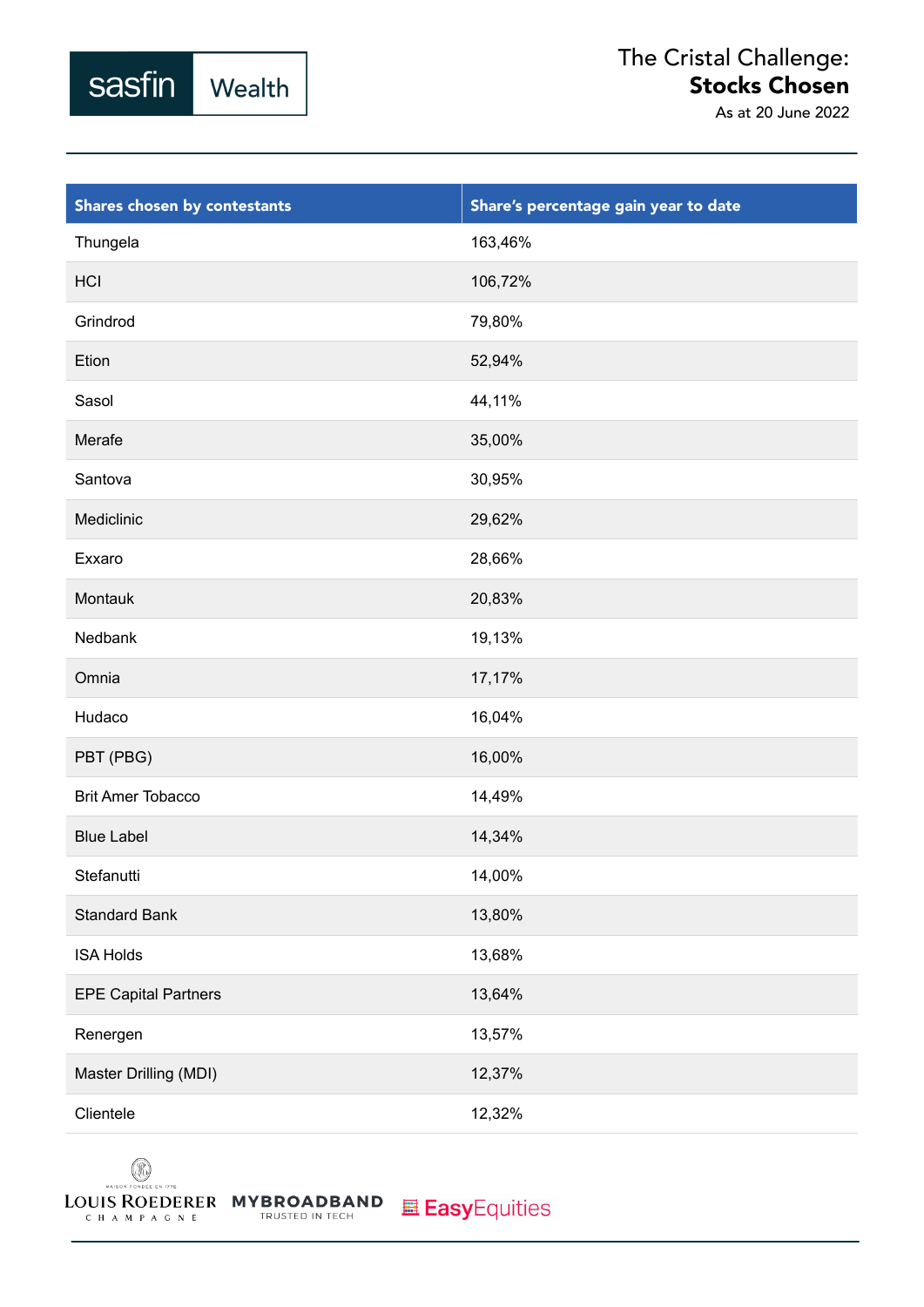

## The Cristal Challenge: Stocks Chosen

As at 20 June 2022

| Shares chosen by contestants | Share's percentage gain year to date |
|------------------------------|--------------------------------------|
| South Ocean                  | 11,63%                               |
| Wesizwe                      | 11,61%                               |
| <b>Bidvest</b>               | 10,85%                               |
| Glencore                     | 10,57%                               |
| Invicta                      | 10,28%                               |
| <b>Vukile</b>                | 10,19%                               |
| Alviva                       | 9,52%                                |
| Kumba Iron Ore               | 7,80%                                |
| Fortress B                   | 7,69%                                |
| Bell                         | 6,80%                                |
| Woolworths                   | 5,42%                                |
| <b>BHP</b>                   | 5,40%                                |
| Caxton                       | 4,53%                                |
| Absa                         | 4,29%                                |
| Argent                       | 3,80%                                |
| Capital Appreciation         | 3,53%                                |
| Shoprite                     | 2,93%                                |
| Vodacom                      | $0,80\%$                             |
| Pan African                  | 0,26%                                |
| <b>Alexander Forbes</b>      | 0,22%                                |
| Lewis                        | 0,00%                                |
| <b>RMB Holdings</b>          | 0,00%                                |
| Anglos                       | $-0,29%$                             |

 $\circledR$ MAISON FO NDEE EN CHAMPAGNE

LOUIS ROEDERER MYBROADBAND TRUSTED IN TECH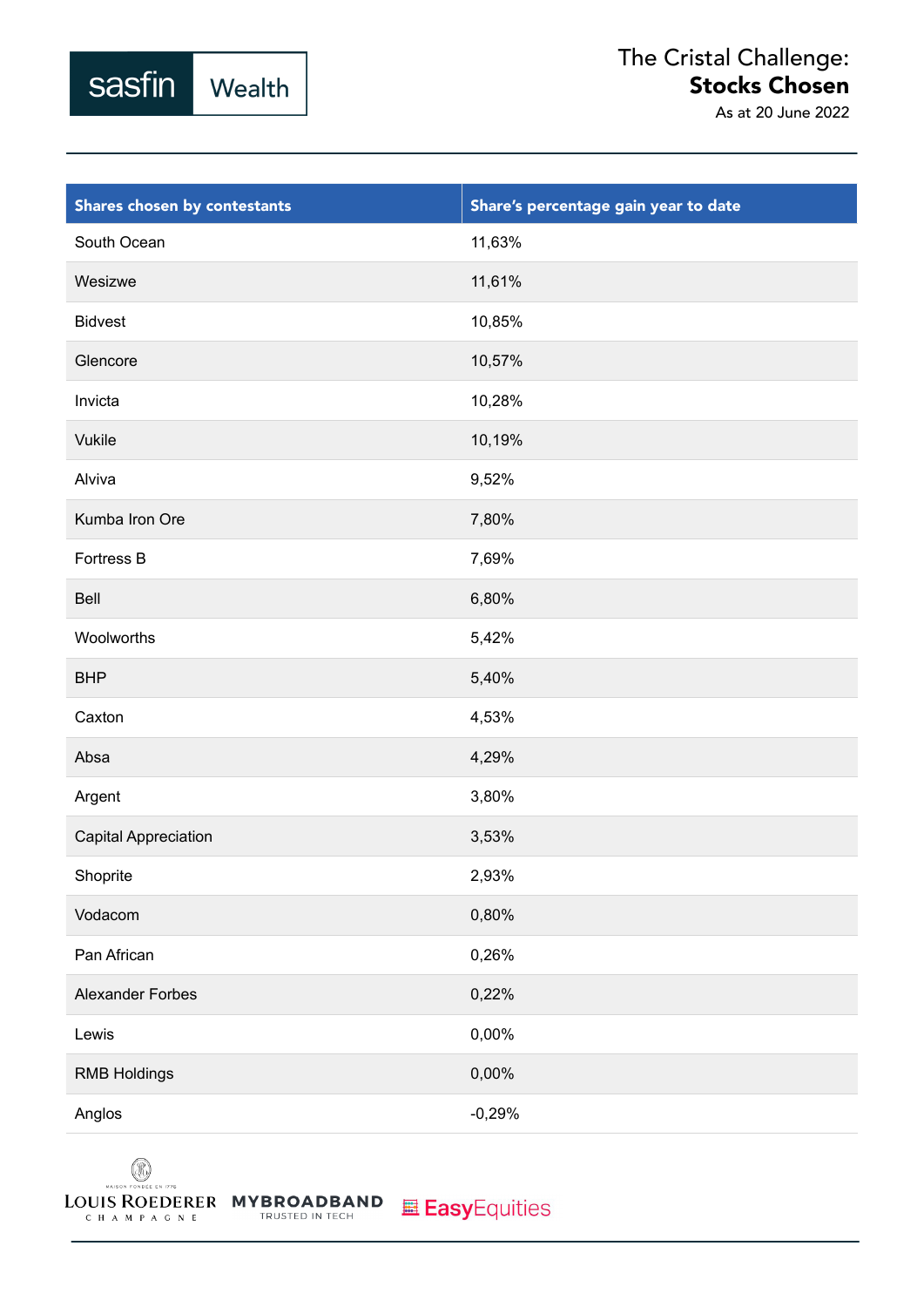

| Shares chosen by contestants | Share's percentage gain year to date |
|------------------------------|--------------------------------------|
| Afrimat                      | $-0,54%$                             |
| Investec                     | $-1,05%$                             |
| Motus                        | $-1,40%$                             |
| Remgro                       | $-2,10%$                             |
| Bidcorp                      | $-2,37%$                             |
| Stor-Age                     | $-2,41%$                             |
| Cashbuild                    | $-2,95%$                             |
| Kap                          | $-2,97%$                             |
| <b>Tsogo Gaming</b>          | $-3,18%$                             |
| <b>RFG</b>                   | $-3,99%$                             |
| MultiChoice                  | $-4,35%$                             |
| Alphamin                     | $-5,00%$                             |
| Sun International            | $-5,59%$                             |
| Metrofile                    | $-5,80%$                             |
| Pepkor                       | $-6,76%$                             |
| African Rainbow Capital      | $-6,76%$                             |
| Hyprop                       | $-7,03%$                             |
| <b>DisChem</b>               | $-7,57%$                             |
| Huge                         | $-7,63%$                             |
| Goldfields                   | $-8,85%$                             |
| Afrocentric                  | $-9,32%$                             |
| <b>JSE</b>                   | $-9,45%$                             |
| Datatec                      | $-9,74%$                             |

 $\circledR$ MAISON FONDÉE EN IT

CHAMPAGNE

sasfin

Wealth

LOUIS ROEDERER MYBROADBAND TRUSTED IN TECH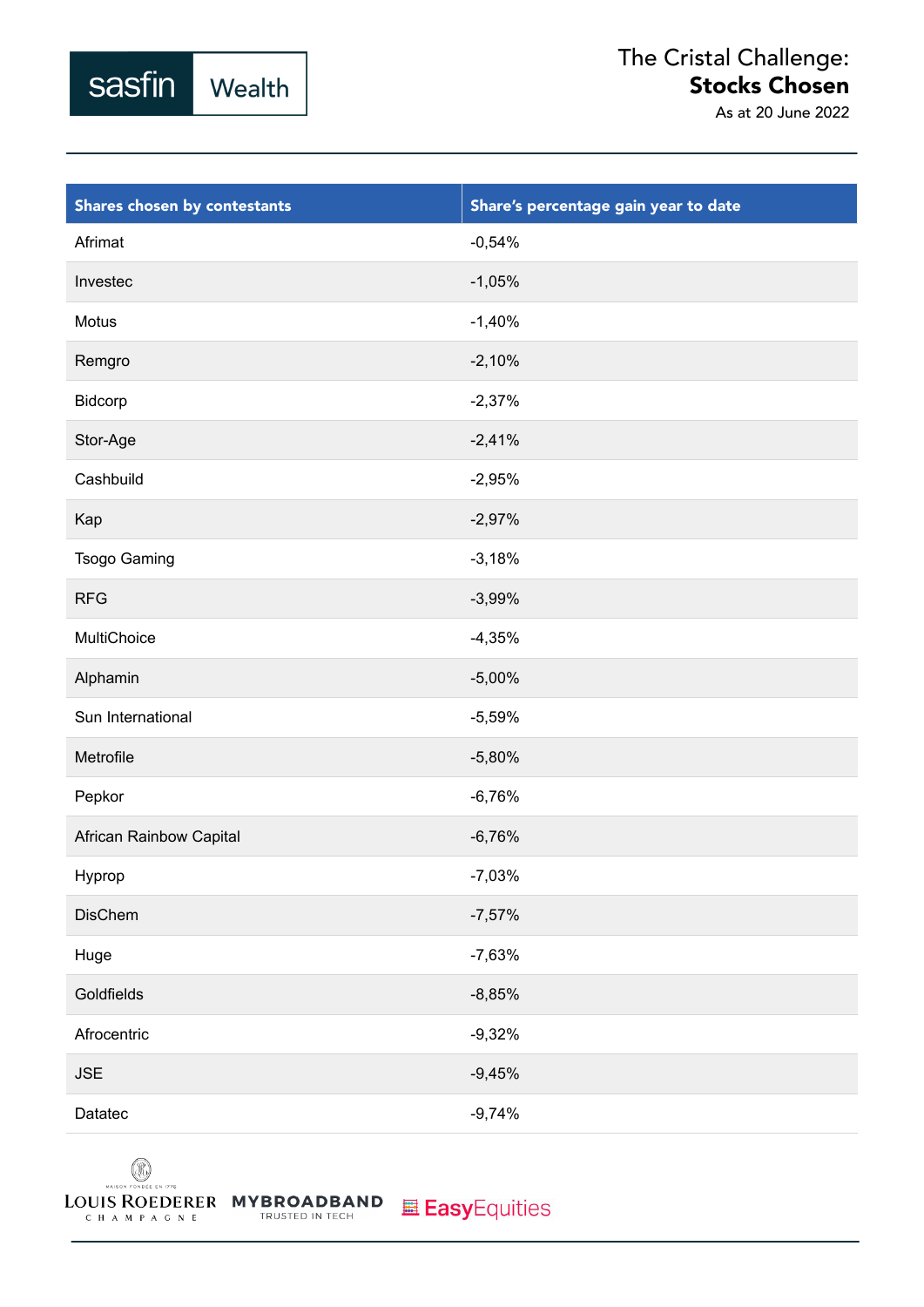

| Shares chosen by contestants | Share's percentage gain year to date |
|------------------------------|--------------------------------------|
| Stadio                       | $-9,87%$                             |
| Orion                        | $-10,34%$                            |
| Calgro M3                    | $-11,00\%$                           |
| Rebosis A                    | $-11,04%$                            |
| <b>AECI</b>                  | $-11,66%$                            |
| Sibanye                      | $-11,73%$                            |
| Italtile                     | $-11,90%$                            |
| AVI                          | $-12,04%$                            |
| Altron                       | $-12,57%$                            |
| Spur                         | $-12,57%$                            |
| Old Mutual                   | $-12,98%$                            |
| <b>Transaction Capital</b>   | $-13,17%$                            |
| AB Inbev                     | $-13,41%$                            |
| Ascendis                     | $-13,95%$                            |
| Growthpoint                  | $-14,31%$                            |
| Kaap Agri                    | $-14,46%$                            |
| Raubex                       | $-14,90%$                            |
| <b>Bowler Metcalf</b>        | $-14,92%$                            |
| Trellidor                    | $-15,31%$                            |
| Redefine                     | $-15,45%$                            |
| <b>MTN</b>                   | $-17,40%$                            |
| Reunert                      | $-17,43%$                            |
| Northam                      | $-17,85%$                            |

 $\circledR$ MAISON FONDÉE EN IT

CHAMPAGNE

sasfin

Wealth

LOUIS ROEDERER MYBROADBAND TRUSTED IN TECH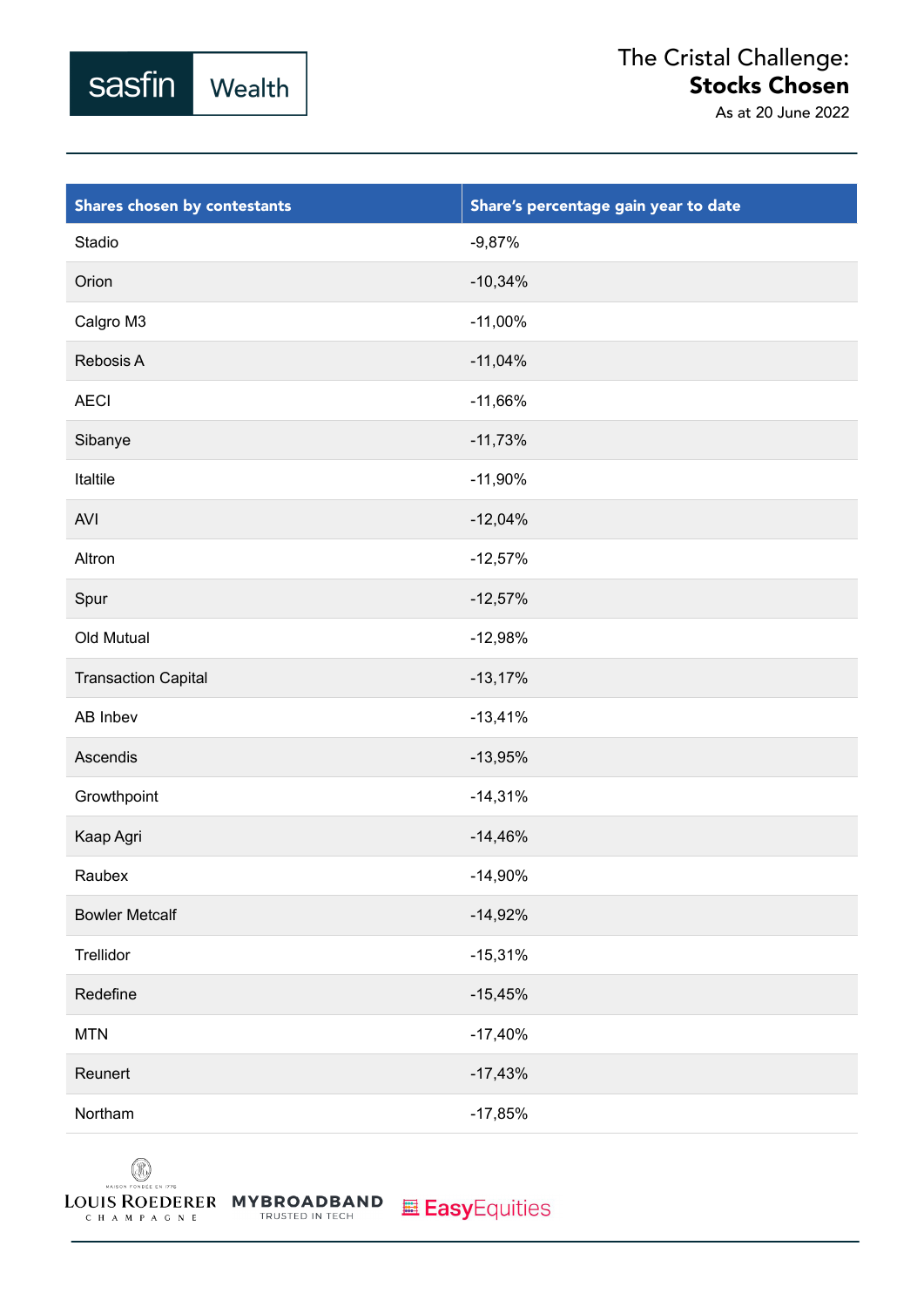

| Shares chosen by contestants | Share's percentage gain year to date |
|------------------------------|--------------------------------------|
| Spar                         | $-18,32%$                            |
| Impala                       | $-18,66%$                            |
| Libstar                      | $-18,95%$                            |
| <b>RCL Foods</b>             | $-19,35%$                            |
| Jubilee                      | $-19,38%$                            |
| Net1                         | $-20,38%$                            |
| <b>Balwin</b>                | $-21,05%$                            |
| Purple                       | $-22,06%$                            |
| <b>EOH</b>                   | $-22,40%$                            |
| <b>Tiger Brands</b>          | $-22,66%$                            |
| Anglogold                    | $-22,71%$                            |
| <b>DRD Gold</b>              | $-22,73%$                            |
| Harmony                      | $-22,82%$                            |
| City Lodge                   | $-24,95%$                            |
| Murray and Roberts           | $-26,35%$                            |
| Naspers                      | $-26,51%$                            |
| Ellies                       | $-26,67%$                            |
| Attacq                       | $-27,41%$                            |
| Wilson Bayley Holmes         | $-27,89%$                            |
| Rebosis B                    | $-28,57%$                            |
| Delta                        | $-28,81%$                            |
| <b>Arcelor Mittal</b>        | $-29,95%$                            |
| Mix Telematics               | $-32,73%$                            |

 $\circledR$ MAISON FO NDÊE EN

sasfin

Wealth

LOUIS ROEDERER MYBROADBAND CHAMPAGNE TRUSTED IN TECH